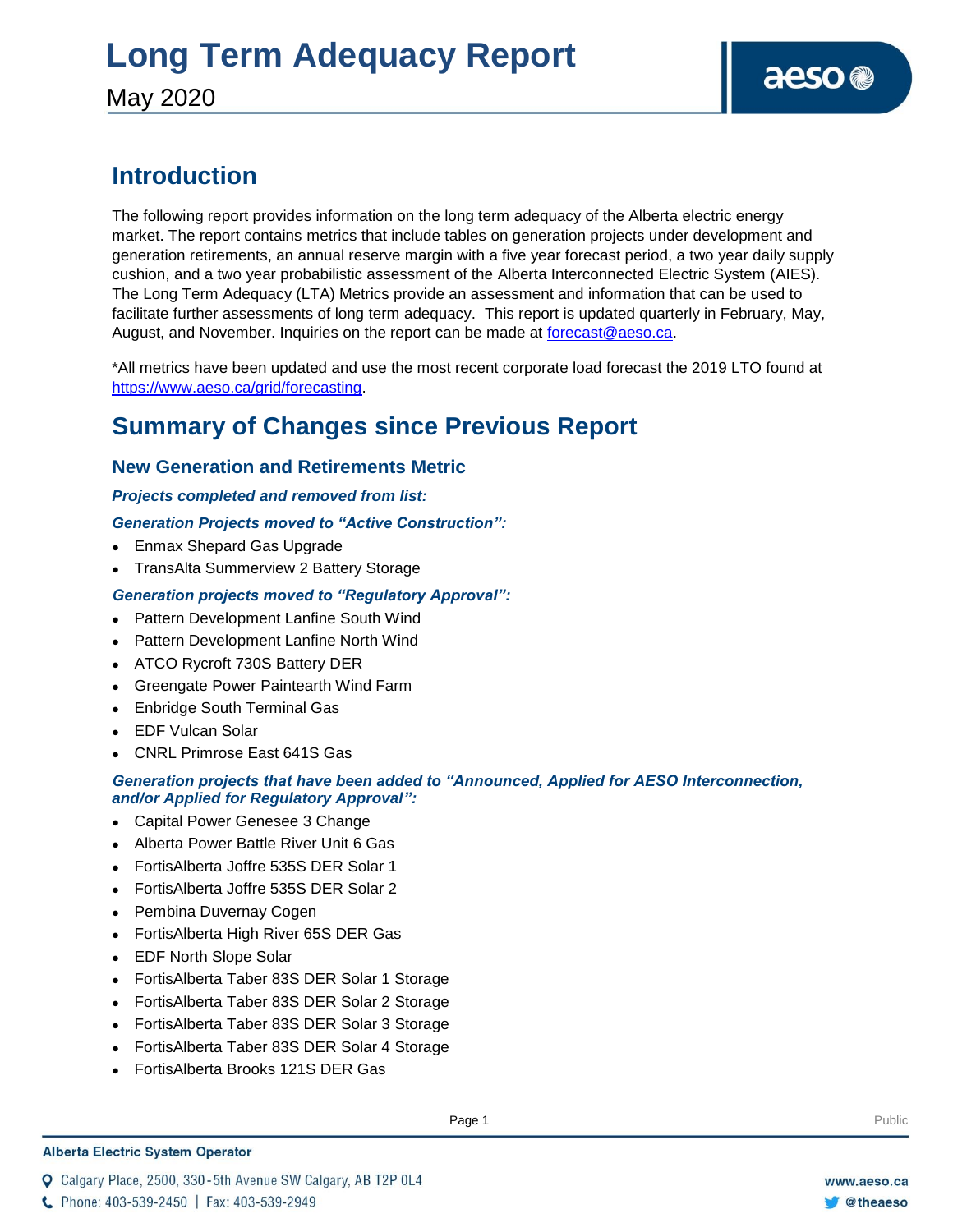- RES Spirit River MPC Wind
- TCE Saddlebrook Solar Storage
- FortisAlberta Vulcan 255S DER Solar
- Dunmore Solar Inc. Dunmore Solar
- Capital Power Whitla Wind Phase 3

#### *Generation projects that have been removed:*

- Mustus Energy Biomass Generator
- Enmax Calgary Energy Centre Peaking
- NextEra Buffalo Trail Solar
- FortisAlberta Willesdengreen DER Gas Turbine
- FortisAlberta Taber 83S DER Solar 1
- FortisAlberta Taber 83S DER Solar 2
- ATCO Three Hills 770S DER Solar 2
- ATCO Fieldgate 824S DER Gas
- TCE Saddlebrook Solar and Storage
- Nexen Long Lake South
- Kronos Solar Oyen Solar Park

#### *Other changes to generation projects***:**

| <b>Project</b>                              | <b>Change</b>                     |
|---------------------------------------------|-----------------------------------|
| Fortis Alberta - Vauxhall Solar DER         | New ISD of Apr-2020 from Feb-2020 |
| Maxim Power - Milner Gas                    | New ISD of Apr-2020 from Feb-2020 |
| Fortis Alberta – 257S Hull DER Solar        | New ISD of Apr-2020 from Feb-2020 |
| Enbridge - WhiteTail Peaking                | New ISD of Apr-2020 from Jan-2020 |
| FortisAlberta – Innisfail 214S DER Solar    | New ISD of May-2020 from Feb-2020 |
| Keyera – West Pembina 359S Gas Turbine      | New ISD of Jun-2020 from Feb-2020 |
| ATCO – ATCO Wapiti 823S DER Gas             | New ISD of Jul-2020 from May-2020 |
| FortisAlberta – Spring Coulee 385S Solar DG | New ISD of Sep-2020 from Nov-2020 |
| ATCO - Rycroft 730S Battery DER             | New ISD of Nov-2020 from Jul-2020 |
| FortisAlberta - 368S Burdett DER Solar      | New ISD of Nov-2020 from Apr-2021 |
| Fortis Alberta - Westfield 107S DER Solar   | New ISD of Nov-2020 from Jun-2020 |
| Suncor - Forty Mile Granlea WAGF            | New ISD of Nov-2020 from Jun-2020 |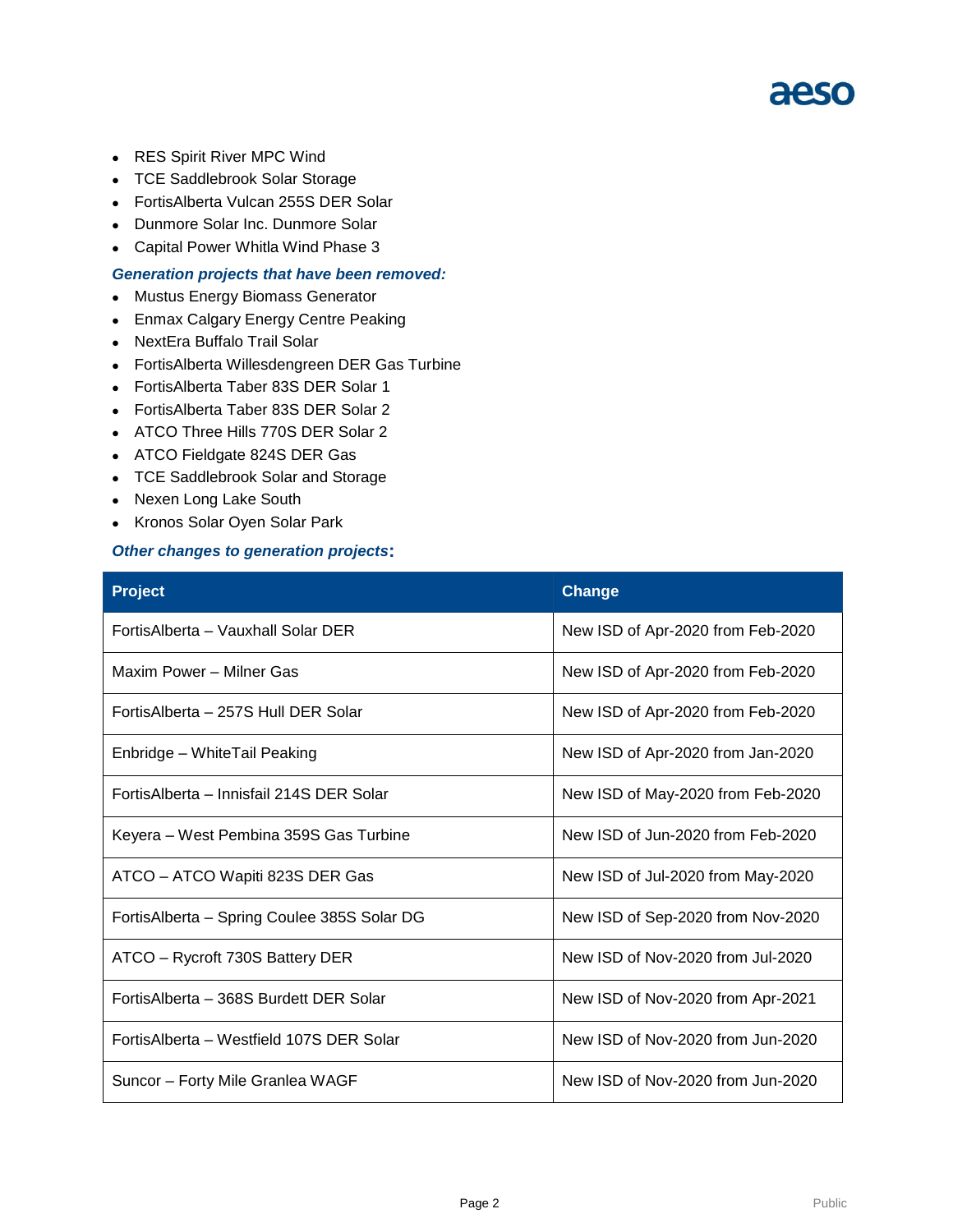| FortisAlberta - Burdett 368S DG P/V                  | New ISD of Dec-2020 from Jul-2020 |
|------------------------------------------------------|-----------------------------------|
| ATCO - Sarah Lake 743S DER Geothermal                | New ISD of Jan-2021 from Mar-2020 |
| Inter Pipeline - Strathcona Cogeneration             | New ISD of Feb-2021 from Oct-2020 |
| FortisAlberta - FortisAlberta High River 65S DER Gas | New ISD of Feb-2021 from Nov-2020 |
| FortisAlberta - 421S Hays DG PV                      | New ISD of Mar-2021 from Oct-2020 |
| ATCO - Bridge Creek 798S DER Gas                     | New ISD of Apr-2021 from May-2021 |
| FortisAlberta - Conrad DER Solar                     | New ISD of Apr-2021 from Aug-2020 |
| FortisAlberta - Conrad DER Solar 2                   | New ISD of Apr-2021 from Aug-2020 |
| Fortis Alberta - 255S Vulcan Faribault Farms P/V     | New ISD of May-2021 from Aug-2020 |
| Fortis Alberta - Coaldale 254S DER Solar 3           | New ISD of May-2021 from Aug-2020 |
| FortisAlberta - Monarch 492S DER Solar               | New ISD of May-2021 from Aug-2020 |
| FortisAlberta - Stavely 349S DER Solar               | New ISD of May-2021 from Aug-2020 |
| RESC - Enterprise MPC Solar                          | New ISD of Aug-2021 from Nov-2021 |
| TransAlta - Garden Plain Wind                        | New ISD of Oct-2021 from Dec-2020 |
|                                                      |                                   |
| Soventix - Forestburg Area Solar                     | New ISD of Oct-2021 from Jan-2020 |
| EDF - Cypress Wind                                   | New ISD of Nov-2021 from Jun-2021 |
| <b>ENGIE - Buffalo Trail North MPC Wind</b>          | New ISD of Dec-2021 from Nov-2021 |
| Solar Krafte - Vauxhall                              | New ISD of Dec-2021 from Jun-2021 |
| BER Hand Hills Wind LP - BER Hand Hills MPC Wind     | New ISD of Feb-2022 from Dec-2021 |
| ATCO - Rainbow Lake Gas                              | New ISD of Apr-2022 from Apr-2020 |
| Cascade - Combined Cycle Phase 1                     | New ISD of Sep-2022 from Jan-2021 |
| EDP Renewables - Blue Bridge Solar                   | New ISD of Oct-2022 from Oct-2020 |
| Cascade - Combined Cycle Phase 2                     | New ISD of Dec-2022 from Jan-2022 |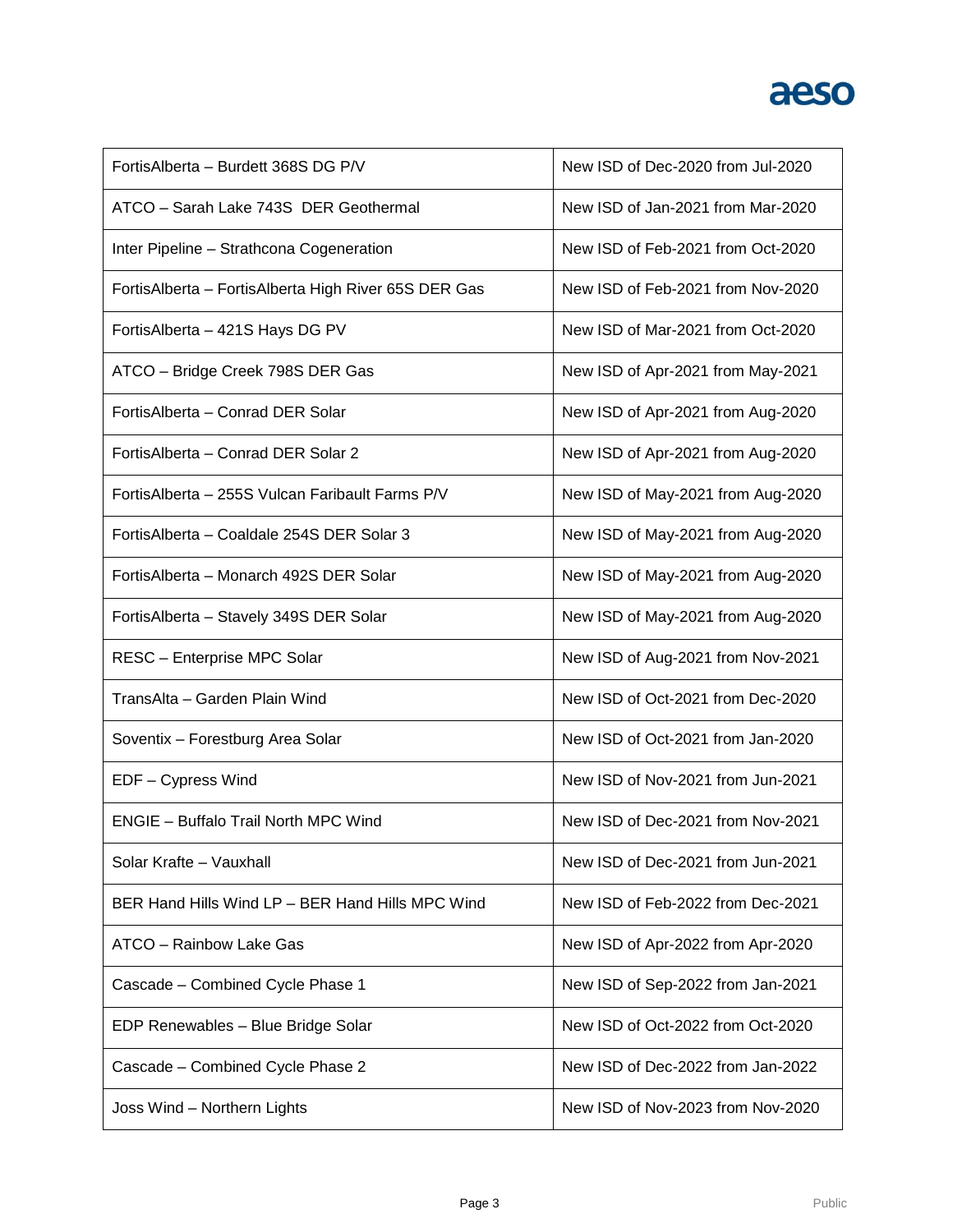

| PBC - Paul Band Solar | New ISD of Jan-2024 from Jul-2020 |
|-----------------------|-----------------------------------|
|                       |                                   |

#### **Reserve Margin Metric**

The reserve margin has been updated to reflect changes to the project list.

#### **Supply Cushion Metric**

The forecast supply cushion has been updated to reflect the new time period.

#### **Two Year Probability of Supply Adequacy Shortfall Metric**

New values for the metric have been calculated with Total Energy Not Served equaling 129 MWh. This value is below the 2,037 MWh threshold.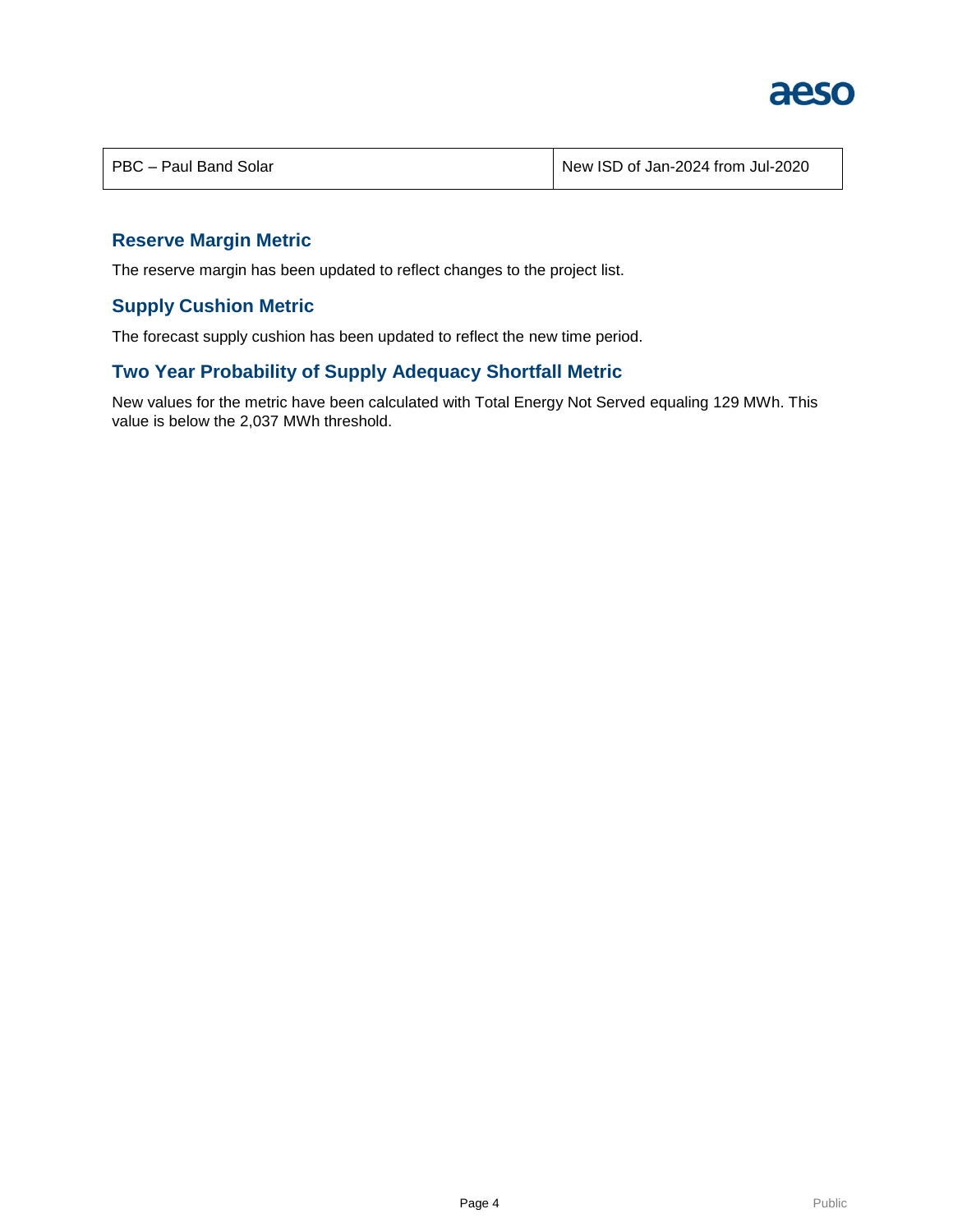### **New Generation Projects and Retirements Metric**

The New Generation Projects and Retirements Metric is a summary of generation at various stages of development in Alberta and is shown in Tables 1 to 4 below. In Alberta's deregulated electricity market competitive forces determine the location, magnitude and timing of new generation additions. Information on prospective generation additions and retirements provides context for the future market in Alberta. The information is drawn from a variety of public sources and includes new generation, changes to existing generation and the retirement of generating units. Changes in project in-service dates (ISDs) and regulatory stages occur as projects move forward and/or market conditions change. Current information on connection project ISDs can be found in the [AESO Project List](https://www.aeso.ca/grid/connecting-to-the-grid/) and information on power plant applications can be found at the **Alberta Utilities Commission** website.

| Sponsor(s)          | <b>Project Name</b>            | <b>Fuel</b> | <b>Unit</b><br>Capacity* | ISD*     |
|---------------------|--------------------------------|-------------|--------------------------|----------|
| <b>ENMAX</b>        | <b>Shepard Gas Upgrade</b>     | Gas         | 13                       | Apr-2020 |
| FortisAlberta       | <b>Vauxhall Solar DER</b>      | Solar       | 22                       | Apr-2020 |
| <b>Maxim Power</b>  | <b>Milner Gas</b>              | Gas         | 208                      | Apr-2020 |
| FortisAlberta       | 257S Hull DER Solar            | Solar       | 25                       | Apr-2020 |
| FortisAlberta       | Innisfail 214S DER Solar       | Solar       | 16                       | May-2020 |
| Keyera              | West Pembina 359S Gas Turbine  | Gas         | 12                       | Jun-2020 |
| TransAlta           | Summerview 2 Battery Storage   | Storage     | 10                       | Jun-2020 |
| <b>Imperial Oil</b> | Edmonton 95S Cogen             | Gas         | 43                       | Jun-2020 |
| FortisAlberta       | 895S Suffield DG PV            | Solar       | 22                       | Jun-2020 |
| Perimeter           | Claresholm Solar               | Solar       | 130                      | Jun-2020 |
| Suncor              | Forty Mile Granlea WAGF        | Wind        | 200                      | Nov-2020 |
| FortisAlberta       | Burdett 368S DG P/V            | Solar       | 10                       | Dec-2020 |
| Inter Pipeline      | <b>Strathcona Cogeneration</b> | Gas         | 96                       | Feb-2021 |
| FortisAlberta       | 421S Hays DG PV                | Solar       | 24                       | Mar-2021 |

#### **Table 1: Generation Projects under Construction**

**Enter Football Page 5** Public Page 4 **Public Public Public Public Public Public Public Public Public Public Public Public Public Public Public Public Public Public Public Public Public Public Public Public Public Public P** 

**Alberta Electric System Operator** 

C Phone: 403-539-2450 | Fax: 403-539-2949

Q Calgary Place, 2500, 330-5th Avenue SW Calgary, AB T2P 0L4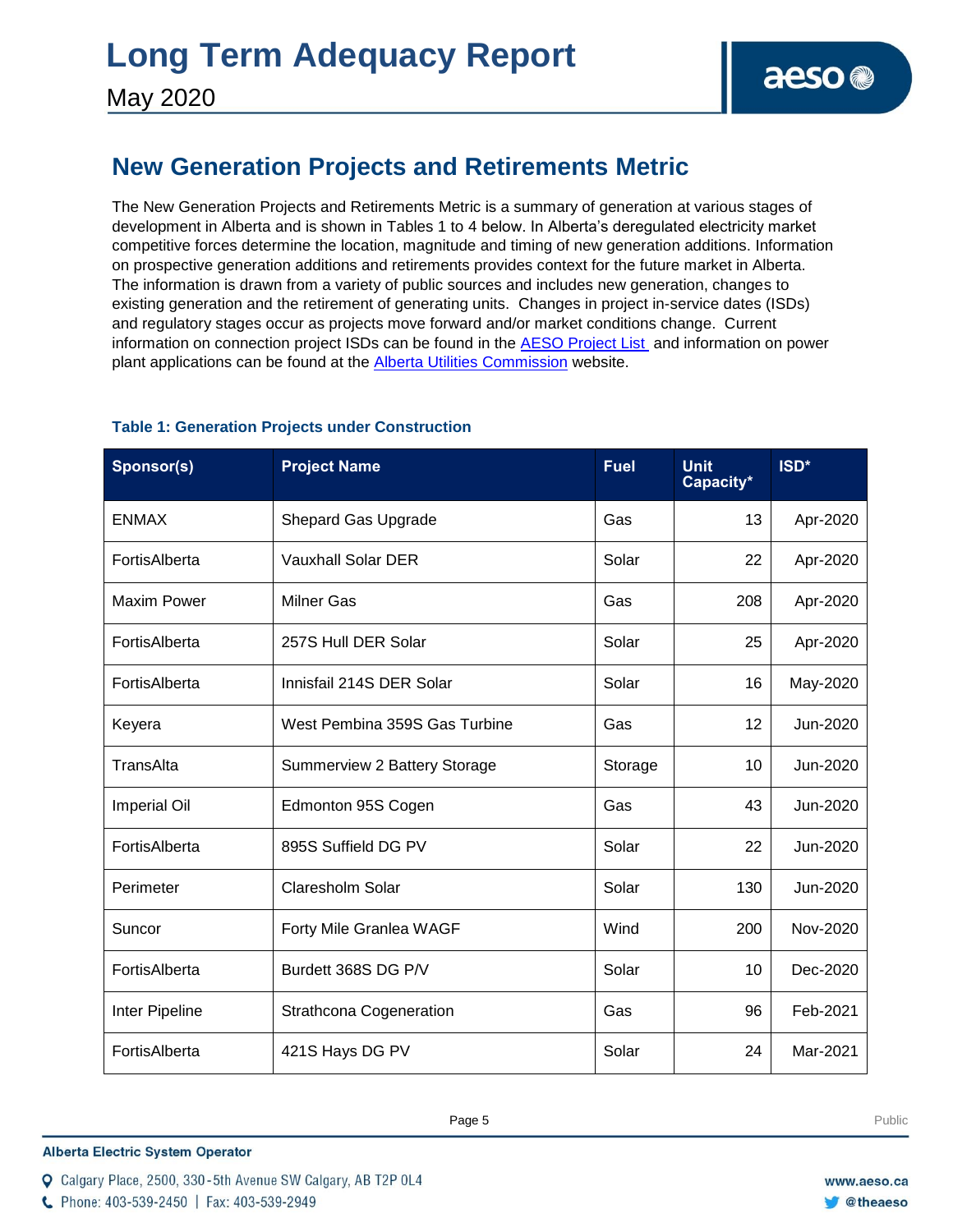

| Total (MW)<br>$\cdot$ |  |  | $\sim$<br>vv i |  |
|-----------------------|--|--|----------------|--|
|-----------------------|--|--|----------------|--|

*\*Unit Capacity – Expected MW capacity; ISD – Estimated in-service date*

#### **Table 2: Generation Projects with Regulatory Approval**

| Sponsor(s)             | <b>Project Name</b>                 | <b>Fuel</b> | <b>Unit</b><br><b>Capacity</b> | <b>ISD</b> |
|------------------------|-------------------------------------|-------------|--------------------------------|------------|
| Enbridge               | <b>WhiteTail Peaking</b>            | Gas         | 200                            | Apr-2020   |
| <b>ATCO</b>            | Poplar Hill 790S Gas Change         | Gas         | 32                             | Jul-2020   |
| <b>ATCO</b>            | Valleyview Gas                      | Gas         | 32                             | Jul-2020   |
| <b>Joss Wind</b>       | Jenner WAGF                         | Wind        | 122                            | Aug-2020   |
| <b>Capital Power</b>   | Whitla Wind Power - Phase 2         | Wind        | 97.2                           | Sep-2020   |
| FortisAlberta          | <b>Buffalo Atlee Cluster 1 WAGF</b> | Wind        | 18                             | Sep-2020   |
| FortisAlberta          | <b>Buffalo Atlee Cluster 3 WAGF</b> | Wind        | 17                             | Sep-2020   |
| <b>Greengate Power</b> | <b>Stirling WAGF</b>                | Wind        | 115                            | Sep-2020   |
| FortisAlberta          | Spring Coulee 385S Solar DG         | Solar       | 29                             | Sep-2020   |
| <b>ATCO</b>            | Three Hills 770S DER Solar 1        | Solar       | 25                             | Sep-2020   |
| <b>ATCO</b>            | Michichi Creek 802S DER Solar       | Solar       | 25                             | Sep-2020   |
| FortisAlberta          | 498S Tilley DG PV                   | Solar       | 22                             | Oct-2020   |
| <b>ATCO</b>            | Michichi DER Solar                  | Solar       | 75                             | Nov-2020   |
| <b>ATCO</b>            | Rycroft 730S Battery DER            | Storage     | 20                             | Nov-2020   |
| FortisAlberta          | 368S Burdett DER Solar              | Solar       | 20                             | Nov-2020   |
| FortisAlberta          | 275S Jenner Solar DER               | Solar       | 23                             | Nov-2020   |
| <b>EDP Renewables</b>  | Sharp Hills Wind**                  | Wind        | 300                            | Nov-2020   |
| <b>Maxim Power</b>     | <b>Deerland Peaking</b>             | Gas         | 186                            | Dec-2020   |
| <b>ENMAX</b>           | Zephyr Wind Farm                    | Wind        | 200                            | Dec-2020   |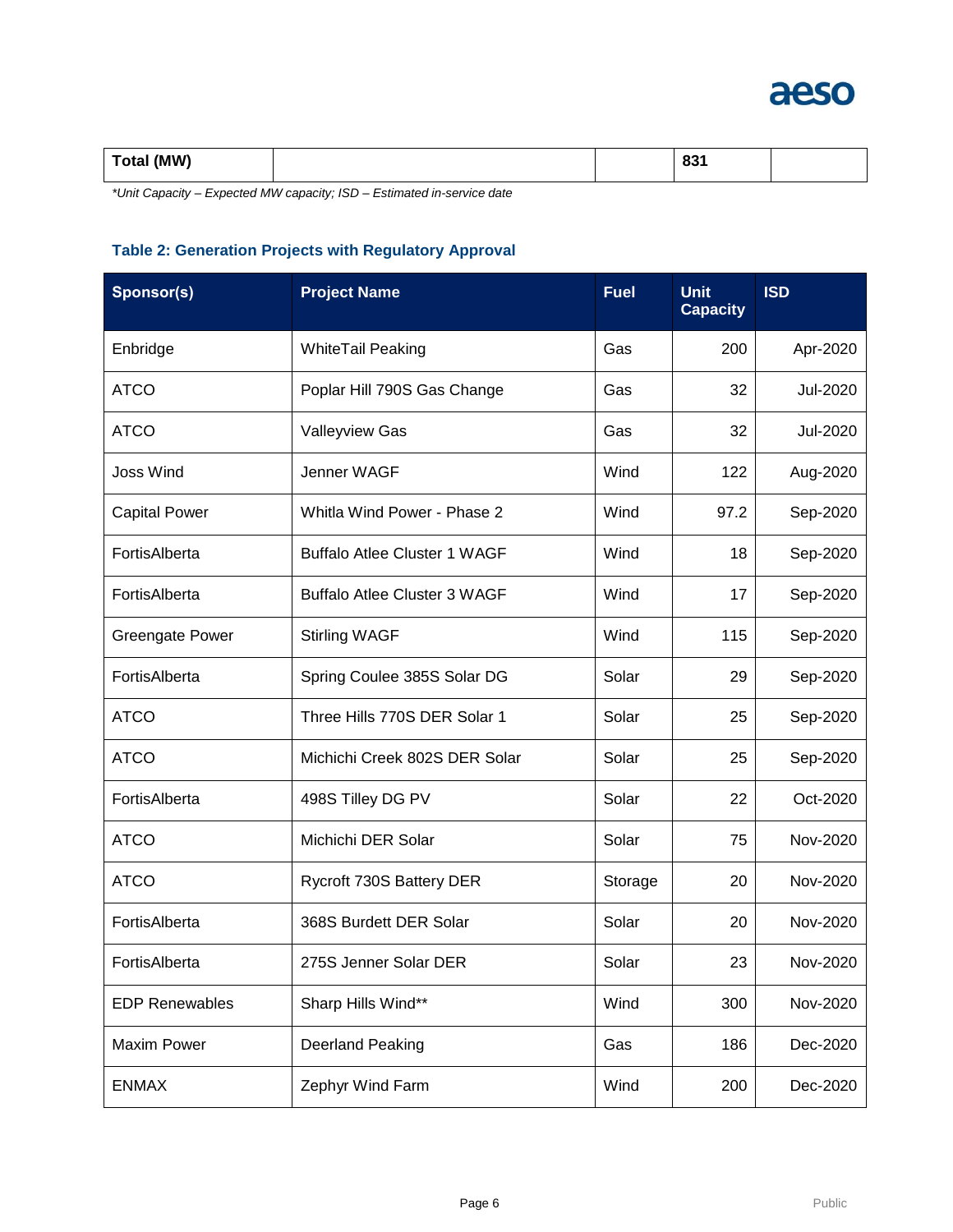| Greengate                | <b>Travers Solar</b>                   | Solar   | 400  | Dec-2020 |
|--------------------------|----------------------------------------|---------|------|----------|
| Enbridge                 | South Terminal Gas                     | Gas     | 20   | Dec-2020 |
| TransAlta                | Windrise MPC Wind                      | Wind    | 220  | Dec-2020 |
| FortisAlberta            | Brooks 121S DER Solar 1                | Solar   | 14   | Dec-2020 |
| FortisAlberta            | Brooks 121S DER Solar 2                | Solar   | 12.5 | Dec-2020 |
| <b>ATCO</b>              | Sarah Lake 743S DER Geothermal         | Gas     | 21   | Jan-2021 |
| <b>BowArk Energy</b>     | Drywood Gas Generator                  | Gas     | 38   | Jan-2021 |
| <b>EPCOR</b>             | WSI DG Solar                           | Solar   | 12   | Jan-2021 |
| FortisAlberta            | Jenner 275S DER                        | Gas     | 23   | Feb-2021 |
| FortisAlberta            | FortisAlberta Empress 394S DER Solar 1 | Solar   | 22.5 | May-2021 |
| FortisAlberta            | FortisAlberta Empress 394S DER Solar 2 | Solar   | 16   | May-2021 |
| FortisAlberta            | 255S Vulcan Faribault Farms P/V        | Solar   | 25   | May-2021 |
| FortisAlberta            | Coaldale 254S DER Solar 3              | Solar   | 22   | May-2021 |
| FortisAlberta            | Monarch 492S DER Solar                 | Solar   | 24   | May-2021 |
| FortisAlberta            | Stavely 349S DER Solar                 | Solar   | 8.5  | May-2021 |
| Suncor                   | Base Plant Cogen                       | Gas     | 815  | Jul-2021 |
| <b>CNRL</b>              | Primrose East 641S Gas                 | Gas     | 32   | Jul-2021 |
| Medicine Hat             | CMH Unit 17 Gas                        | Gas     | 44   | Jul-2021 |
| <b>Turning Point Gen</b> | Canyon Creek PHES Storage              | Storage | 75   | Aug-2021 |
| <b>Greengate Power</b>   | Paintearth Wind Farm                   | Wind    | 150  | Sep-2021 |
| Kineticor                | Peace River Power Generator            | Gas     | 98   | Sep-2021 |
| E.ON                     | <b>Grizzly Bear</b>                    | Wind    | 120  | Oct-2021 |
| TransAlta                | Garden Plain Wind                      | Wind    | 131  | Oct-2021 |
| <b>Grand Prairie</b>     | <b>Grand Prairie MPC Gas</b>           | Gas     | 360  | Oct-2021 |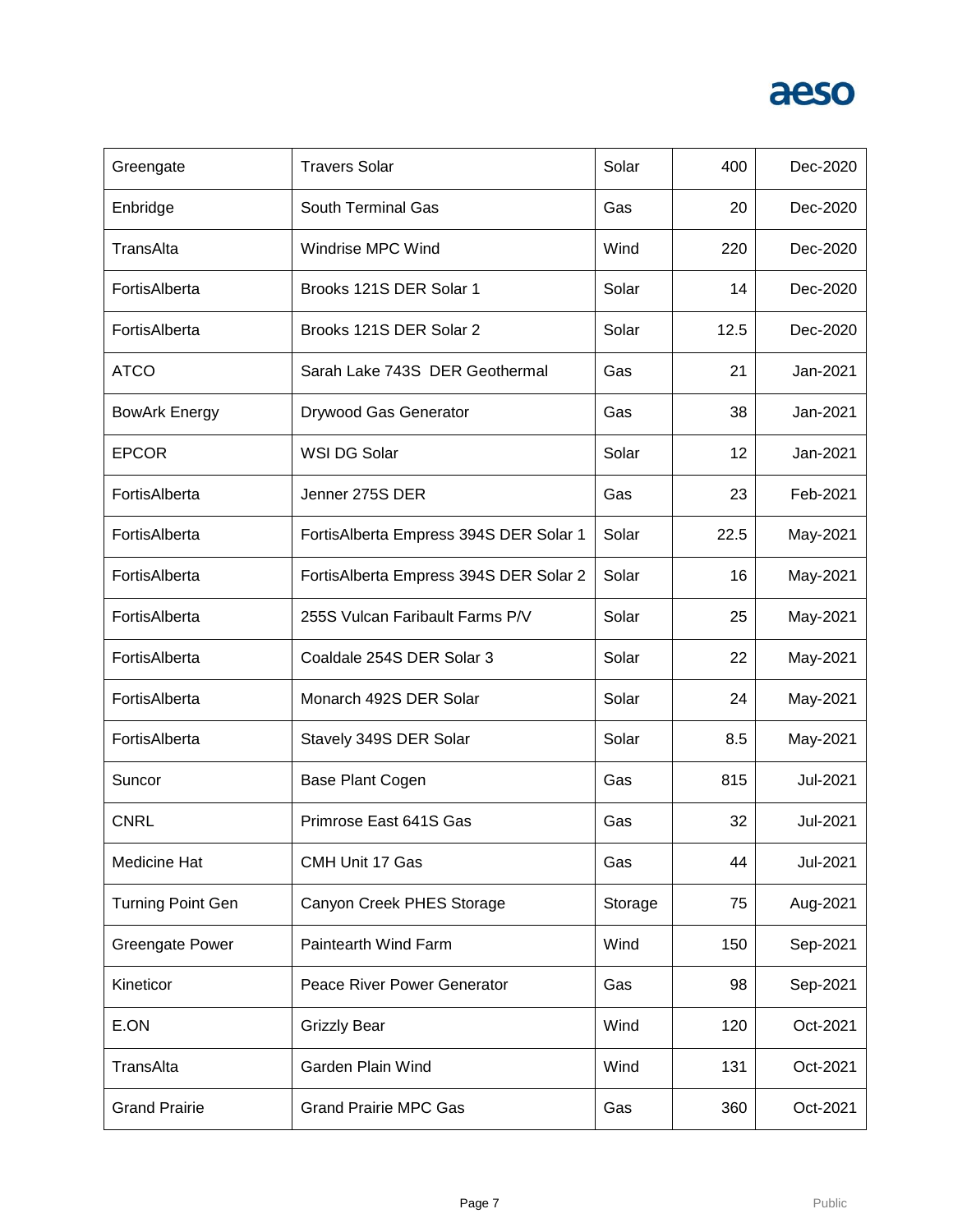| <b>EDF</b>                    | <b>Cypress Wind</b>               | Wind  | 201.6 | Nov-2021   |
|-------------------------------|-----------------------------------|-------|-------|------------|
| Sunset Solar Inc.             | <b>Sunset Solar</b>               | Solar | 60    | Dec-2021   |
| <b>BER Hand Hills Wind LP</b> | <b>BER Hand Hills MPC Wind</b>    | Wind  | 200   | Feb-2022   |
| <b>Capital Power</b>          | Genesee 4                         | Gas   | 525   | Mar-2022   |
| <b>ATCO</b>                   | <b>Rainbow Lake Gas</b>           | Gas   | 45    | Apr-2022   |
| Naturener                     | Wild Rose 1                       | Wind  | 192   | Aug-2022   |
| Naturener                     | Wild Rose 2                       | Wind  | 218   | Aug-2022   |
| Suncor                        | Forty Mile Maleb WAGF             | Wind  | 200   | Sep-2022   |
| <b>Capital Power</b>          | Halkirk 2                         | Wind  | 150   | Sep-2022   |
| <b>Greengate Power</b>        | Wheatland WAGF                    | Wind  | 120   | Sep-2022   |
| <b>BowArk Energy</b>          | Lanfine North Wind WAGF           | Wind  | 145   | Sep-2022   |
| Pattern Development           | Lanfine South Wind                | Wind  | 140   | Sep-2022   |
| Cascade                       | Combined Cycle Phase 1            | Gas   | 450   | Sep-2022   |
| Alberta Wind Energy           | <b>Mustus Energy Biomass</b>      | Wind  | 60    | Oct-2022   |
| <b>RESC</b>                   | McLaughlin WAGF                   | Wind  | 47    | Nov-2022   |
| Pteragen                      | Peace Butte                       | Wind  | 120   | Dec-2022   |
| Cascade                       | Combined Cycle Phase 2            | Gas   | 450   | Dec-2022   |
| <b>Capital Power</b>          | Genesee 5                         | Gas   | 525   | Mar-2023   |
| <b>EDF</b>                    | <b>Vulcan Solar</b>               | Solar | 77.5  | Dec-2023   |
| City of Calgary               | Bonnybrook Cogen Expansion        | Gas   | 10    | <b>TBD</b> |
| Solar Krafte                  | Wrentham Solar Project            | Solar | 42    | <b>TBD</b> |
| PetroChina                    | MacKay-Phase 1                    | Gas   | 85    | <b>TBD</b> |
| Syncrude                      | Mildred Lake (Base Plant)-Phase 1 | Gas   | 85    | <b>TBD</b> |
| <b>Maxim Power</b>            | Milner 2 Phase 2                  | Gas   | 260   | <b>TBD</b> |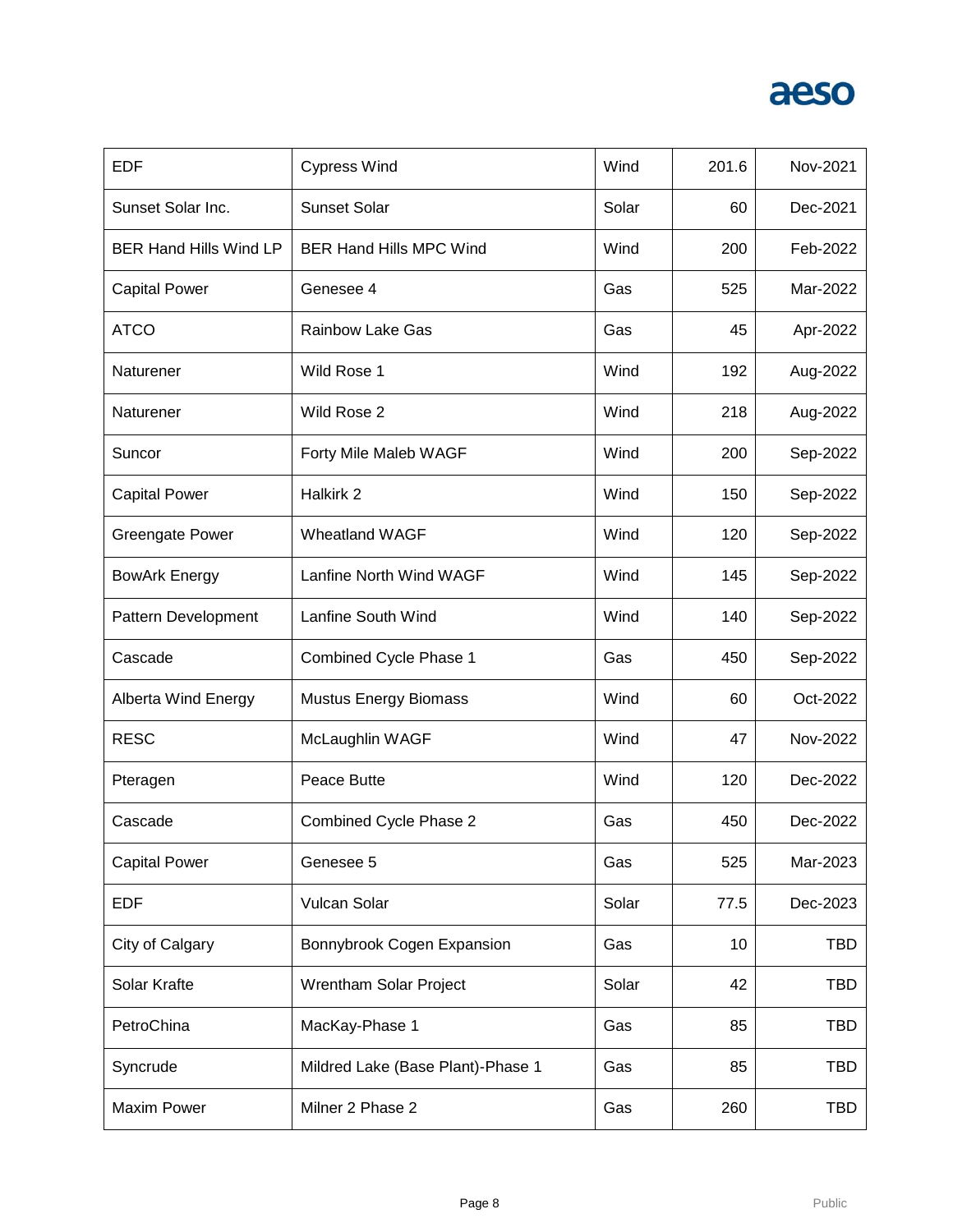

| TransAlta                  | Sundance 7                     | Gas   | 850    | TBD |
|----------------------------|--------------------------------|-------|--------|-----|
| <b>BluEarth Renewables</b> | Yellow Lake Solar Project      | Solar | 19     | TBD |
| FortisAlberta              | Enchant 447S DER Solar         | Solar | 74     | TBD |
| Suncor                     | Hand Hills Wind Energy Project | Wind  | 80     | TBD |
| TransCanada                | Saddlebrook                    | Gas   | 350    | TBD |
| Enmax                      | Bonnybrook                     | Gas   | 168    | TBD |
| <b>Imperial Oil</b>        | Kearl - Phase 2                | Gas   | 100    | TBD |
| <b>Imperial Oil</b>        | Kearl - Phase 3                | Gas   | 35     | TBD |
| <b>Total (MW)</b>          |                                |       | 10,346 |     |

#### **Table 3: Generation Projects that have been Announced, Applied for AESO Connection, and/or Applied for Regulatory Approval**

| Sponsor(s)         | <b>Project Name</b>             | <b>Fuel</b> | <b>Unit</b><br><b>Capacity</b> | <b>ISD</b>   |
|--------------------|---------------------------------|-------------|--------------------------------|--------------|
| <b>HEP Capital</b> | Alderson Solar                  | Solar       | 100                            | Apr-2020 (A) |
| <b>ATCO</b>        | Monitor 2 774S DER Solar        | Solar       | 30                             | May-2020 (A) |
| <b>ATCO</b>        | Monitor 1 774S DER Solar        | Solar       | 10                             | May-2020 (A) |
| FortisAlberta      | Namaka DER Solar                | Solar       | 20                             | Jun-2020 (A) |
| FortisAlberta      | Gleichen DG Solar               | Solar       | 17                             | Jun-2020 (A) |
| <b>ATCO</b>        | ATCO Wapiti 823S DER Gas        | Gas         | 15                             | Jul-2020 (A) |
| FortisAlberta      | 198S Blackfalds DER Gas Phase 2 | Gas         | 4                              | Aug-2020 (A) |
| Joss Wind          | Jenner WAGF - Phase 2           | Wind        | 180                            | Aug-2020 (A) |
| Joss Wind          | Jenner Wind Phase 3             | Wind        | 106                            | Aug-2020 (A) |
| <b>ENMAX</b>       | Crossfield CRS3 Battery Storage | Storage     | 0                              | Aug-2020 (A) |
| Quill              | Rocky Mountain Gas              | Gas         | 295                            | Sep-2020 (A) |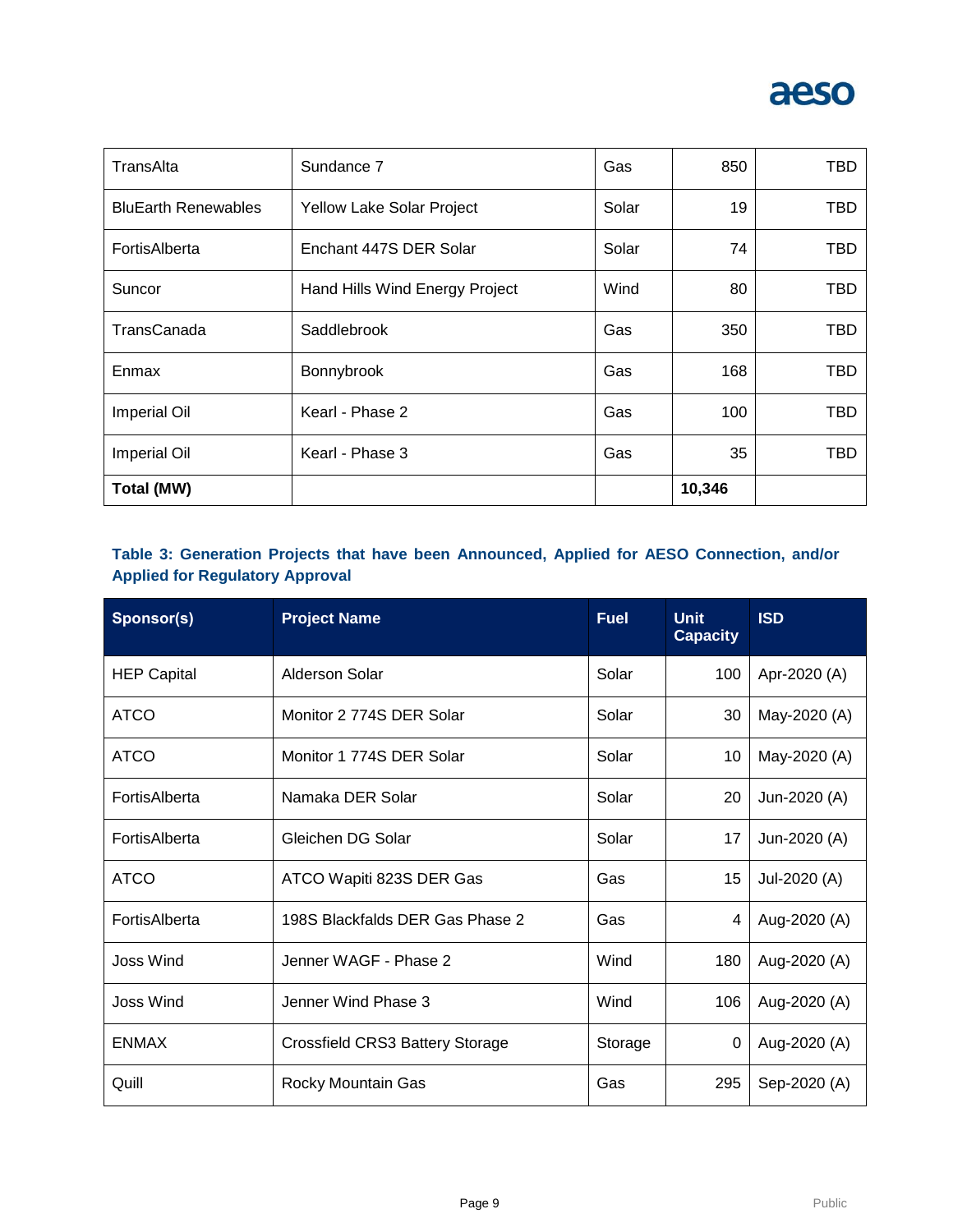| FortisAlberta        | <b>Buffalo Atlee Cluster 2</b>                  | Wind    | 14   | Sep-2020 (A) |
|----------------------|-------------------------------------------------|---------|------|--------------|
| <b>ATCO</b>          | Coronation 773S Solar DG                        | Solar   | 10   | Sep-2020 (A) |
| Altagas              | Glenridge Wind                                  | Wind    | 150  | Oct-2020 (A) |
| Pengrowth            | Cold Lake Area Energy Centre                    | Gas     | 100  | Oct-2020 (A) |
| Northland            | Bow City MPC Solar                              | Solar   | 400  | Nov-2020 (A) |
| FortisAlberta        | Acheson 305S DER Solar                          | Solar   | 10   | Nov-2020 (A) |
| FortisAlberta        | Westfield 107S DER Solar                        | Solar   | 19   | Nov-2020 (A) |
| Solar Krafte         | Rainier                                         | Solar   | 450  | Nov-2020 (A) |
| FortisAlberta        | Strathmore 151S DER Solar 1                     | Solar   | 18   | Nov-2020 (A) |
| FortisAlberta        | Strathmore 151S DER Solar 2                     | Solar   | 22.5 | Nov-2020 (A) |
| NextEra              | Red Deer Battery Energy Storage                 | Storage | 40   | Dec-2020 (A) |
| NextEra              | <b>Ghost Pine Battery ES System</b>             | Storage | 30   | Dec-2020 (A) |
| NextEra              | <b>Red Deer River Solar</b>                     | Solar   | 150  | Dec-2020 (A) |
| <b>ENMAX</b>         | <b>Taber Wind Farm</b>                          | Wind    | 21   | Dec-2020 (A) |
| Greengate            | Lathom Solar                                    | Solar   | 120  | Dec-2020 (A) |
| TransAlta            | <b>Tempest MPC Wind</b>                         | Wind    | 115  | Dec-2020 (A) |
| FortisAlberta        | Chappice Lake 649S DER Solar                    | Solar   | 15   | Dec-2020 (A) |
| <b>Capital Power</b> | Whitla Wind Phase 3                             | Wind    | 54   | Dec-2020 (A) |
| FortisAlberta        | FortisAlberta Buffalo Creek 526S DER<br>Storage | Storage | 20   | Dec-2020 (A) |
| RealPart             | Calgary Area Solar                              | Solar   | 150  | Dec-2020 (A) |
| Northland            | <b>Buffalo Trail</b>                            | Wind    | 100  | Dec-2020 (A) |
| TransAlta            | Cowley Ridge 1 Wind                             | Wind    | 21   | Dec-2020 (A) |
| FortisAlberta        | Red Deer 63S DER Solar                          | Solar   | 20   | Dec-2020 (A) |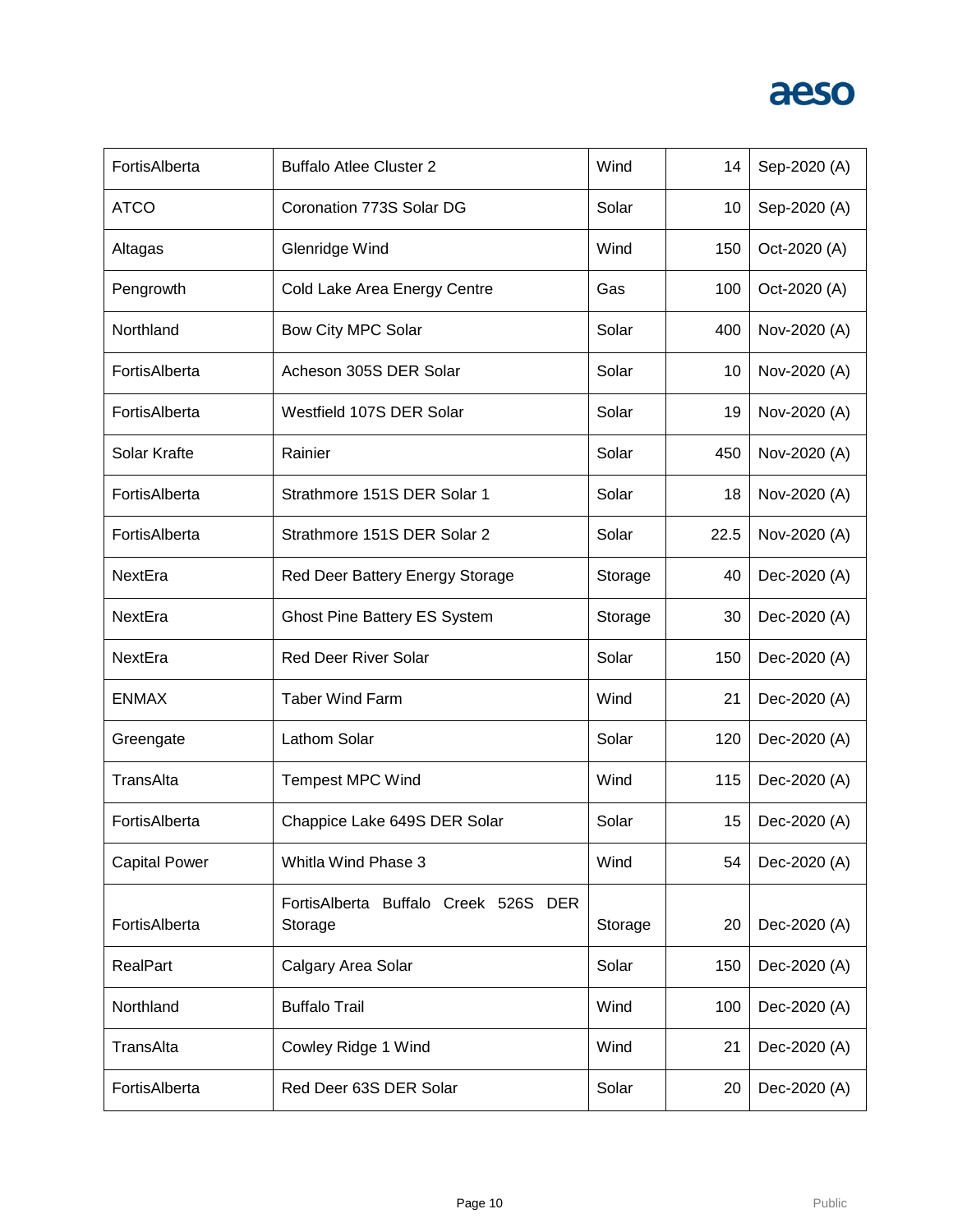| FortisAlberta        | High River 65S DER Gas                           | Gas   | 13   | Feb-2021 (A) |
|----------------------|--------------------------------------------------|-------|------|--------------|
| FortisAlberta        | FortisAlberta High River 65S DER Gas             | Gas   | 16.5 | Feb-2021 (A) |
| FortisAlberta        | Fieldgate 824S DER Gas                           | Solar | 6    | Mar-2021 (A) |
| FortisAlberta        | Joffre 535S DER Solar                            | Solar | 25   | Mar-2021 (A) |
| FortisAlberta        | Joffre 535S DER Solar                            | Solar | 22   | Mar-2021 (A) |
| <b>Four Rivers</b>   | Four Rivers Wind                                 | Wind  | 450  | Mar-2021 (A) |
| <b>ATCO</b>          | ATCO Michichi Creek 802S DER Solar               | Solar | 13.5 | Apr-2021 (A) |
| <b>ATCO</b>          | Bridge Creek 798S DER Gas                        | Gas   | 10   | Apr-2021 (A) |
| FortisAlberta        | <b>Conrad DER Solar</b>                          | Solar | 23   | Apr-2021 (A) |
| FortisAlberta        | Conrad DER Solar 2                               | Solar | 22   | Apr-2021 (A) |
| FortisAlberta        | Fortis Alberta Metiskow 648S DER Solar           | Solar | 22.5 | May-2021 (A) |
| FortisAlberta        | Killarney Lake 267S DER Solar/Battery<br>Storage | Solar | 22.5 | May-2021 (A) |
| FortisAlberta        | Burdett 368S DER Solar Battery Storage           | Solar | 17.5 | May-2021 (A) |
| FortisAlberta        | Taber 83S DER Solar 1 Storage                    | Solar | 19   | May-2021 (A) |
| FortisAlberta        | Taber 83S DER Solar 2 Storage                    | Solar | 16   | May-2021 (A) |
| FortisAlberta        | Taber 83S DER Solar 3 Storage                    | Solar | 16   | May-2021 (A) |
| FortisAlberta        | Taber 83S DER Solar 4 Storage                    | Solar | 14   | May-2021 (A) |
| <b>Capital Power</b> | Genesee 3 Change                                 | Coal  | 6    | May-2021 (A) |
| FortisAlberta        | Bassano 435S DER Solar                           | Solar | 11   | Jun-2021 (A) |
| Transalta            | Kaybob 3 Cogen                                   | Gas   | 43   | Jun-2021 (A) |
| FortisAlberta        | Vulcan 255S DER Solar                            | Solar | 15   | Jun-2021 (A) |
| Solar Krafte         | <b>Brooks</b>                                    | Solar | 400  | Jun-2021 (A) |
| FortisAlberta        | Tilley 498S DG Gas                               | Gas   | 22   | Jul-2021 (A) |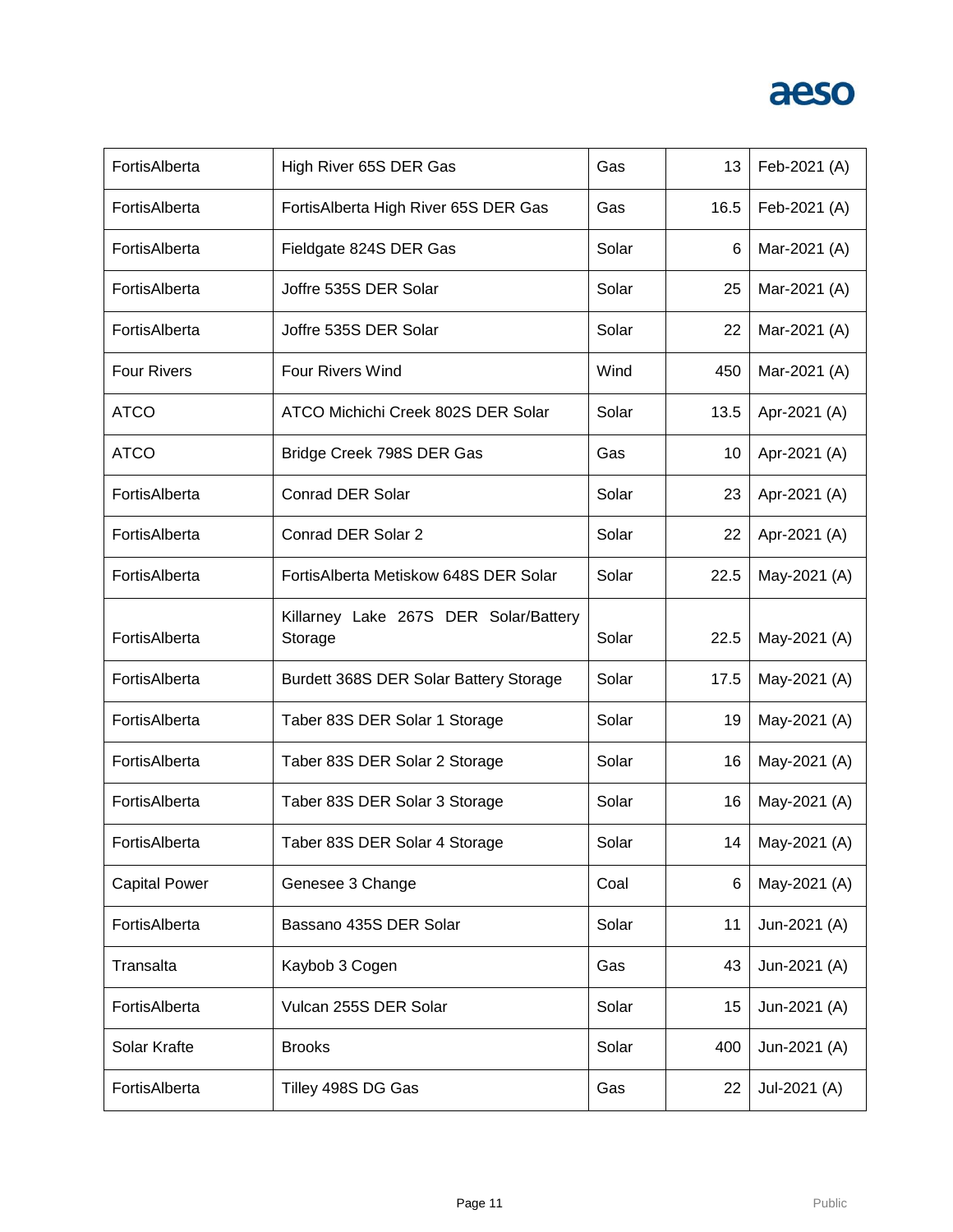| FortisAlberta      | East Crossfield 64S DER Wasteheat   | <b>Biomass</b> | 10  | Jul-2021 (A) |
|--------------------|-------------------------------------|----------------|-----|--------------|
| <b>RESC</b>        | Rattlesnake Ridge MPC Wind          | Wind           | 118 | Jul-2021 (A) |
| <b>RESC</b>        | Forty Mile MPC Wind                 | Wind           | 400 | Aug-2021 (A) |
| <b>RESC</b>        | <b>Enterprise MPC Solar</b>         | Solar          | 100 | Aug-2021 (A) |
| Archer             | Piikani Solar                       | Solar          | 40  | Sep-2021 (A) |
| <b>ENGIE</b>       | <b>Duchess Solar</b>                | Solar          | 90  | Sep-2021 (A) |
| Kineticor          | Peace River Power Upgrade           | Gas            | 125 | Sep-2021 (A) |
| Soventix           | Forestburg Area Solar               | Solar          | 40  | Oct-2021 (A) |
| E.ON               | <b>Grizzly Bear Wind Phase 2</b>    | Wind           | 30  | Oct-2021 (A) |
| Pembina            | <b>Empress Cogen</b>                | Gas            | 46  | Oct-2021 (A) |
| FortisAlberta      | Cutting Lake 227S DER Gas           | Gas            | 12  | Nov-2021 (A) |
| Chiniki            | Chiniki Solar                       | Solar          | 40  | Nov-2021 (A) |
| Enerfin            | Winnifred MPC Wind                  | Wind           | 90  | Dec-2021 (A) |
| Sequoia Energy     | Oyen MPC Wind                       | Wind           | 100 | Dec-2021 (A) |
| <b>ENGIE</b>       | <b>Buffalo Trail North MPC Wind</b> | Wind           | 200 | Dec-2021 (A) |
| <b>ENGIE</b>       | <b>Buffalo Trail MPC Wind</b>       | Wind           | 400 | Dec-2021 (A) |
| Solar Krafte       | Vauxhall                            | Solar          | 150 | Dec-2021 (A) |
| Alberta Power      | <b>Battle River Unit 6 Gas</b>      | Gas            | 260 | Dec-2021 (A) |
| FortisAlberta      | Brooks 121S DER Gas                 | Gas            | 5   | Feb-2022 (A) |
| <b>Spirit Pine</b> | Lone Pine WAGF                      | Wind           | 173 | Apr-2022 (A) |
| <b>TCE</b>         | Saddlebrook Solar Storage           | Solar          | 118 | Jun-2022 (A) |
| Suncor             | Meadow Creek Cogen                  | Gas            | 126 | Jul-2022 (A) |
| NaturEner          | <b>Buffalo Trail WAGF</b>           | Wind           | 100 | Jul-2022 (A) |
| NaturEner          | Ross Creek WAGF                     | Wind           | 100 | Jul-2022 (A) |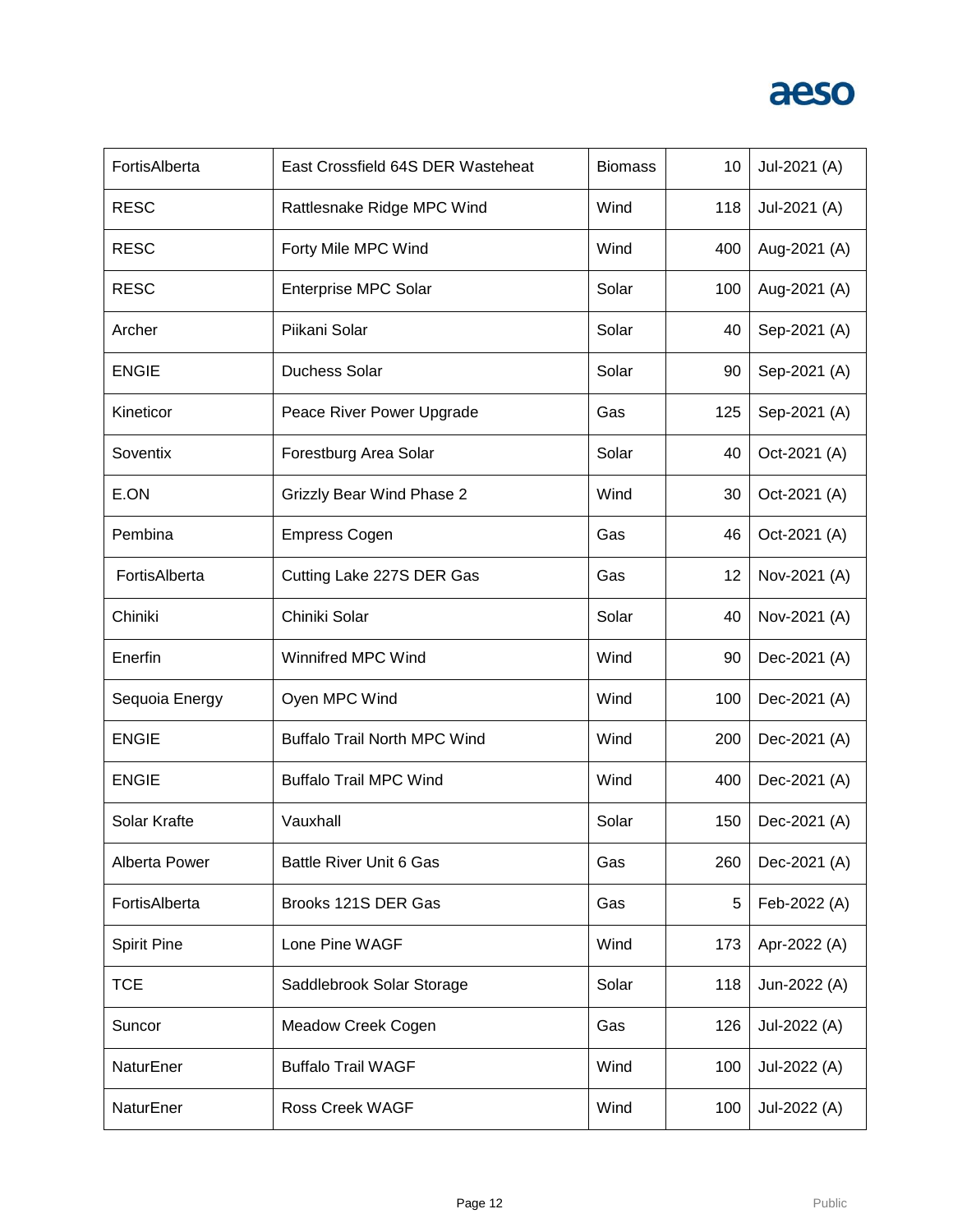| <b>RESC</b>            | <b>RESC Hilda MPC Wind</b>     | Wind  | 100   | Aug-2022 (A) |
|------------------------|--------------------------------|-------|-------|--------------|
| <b>RES</b>             | Spirit River MPC Wind          | Wind  | 100   | Sep-2022 (A) |
| <b>EDP Renewables</b>  | <b>Blue Bridge Solar</b>       | Solar | 150   | Oct-2022 (A) |
| <b>Buffalo</b>         | <b>Buffalo Plains MPC Wind</b> | Wind  | 500   | Oct-2022 (A) |
| Sequoia Energy         | Schuler WAGF (MPC)             | Wind  | 100   | Dec-2022 (A) |
| Enterprise             | <b>Prosperity WAGF</b>         | Wind  | 175   | Dec-2022 (A) |
| Dunmore Solar Inc.     | Dunmore Solar                  | Solar | 216   | Apr-2023 (A) |
| Pembina                | Duvernay Cogen                 | Gas   | 46    | Jun-2023 (A) |
| <b>EDF</b>             | North Slope Solar              | Solar | 200   | Jun-2023 (A) |
| Nose Hill              | <b>MPC Wind</b>                | Wind  | 120   | Oct-2023 (A) |
| <b>Joss Wind</b>       | Northern Lights                | Wind  | 400   | Nov-2023 (A) |
| <b>AHP Development</b> | Amisk Hydroelectric Project    | Hydro | 330   | Dec-2023 (C) |
| <b>PBC</b>             | <b>Paul Band Solar</b>         | Solar | 45    | Jan-2024 (A) |
| Total (MW)             |                                |       | 9,407 |              |

*\* - (P):Power Plant application filed with AUC, (A): AESO application in process, (C): Corporate announcement*

#### **Table 4: Generation Projects that have Announced to be Retired**

| Sponsor(s) | <b>Project Name</b> | <b>Fuel</b> | Unit Capacity | <b>Retire Date</b> | <b>Status</b> |
|------------|---------------------|-------------|---------------|--------------------|---------------|
|            |                     |             |               |                    |               |
| Total (MW) |                     |             |               |                    |               |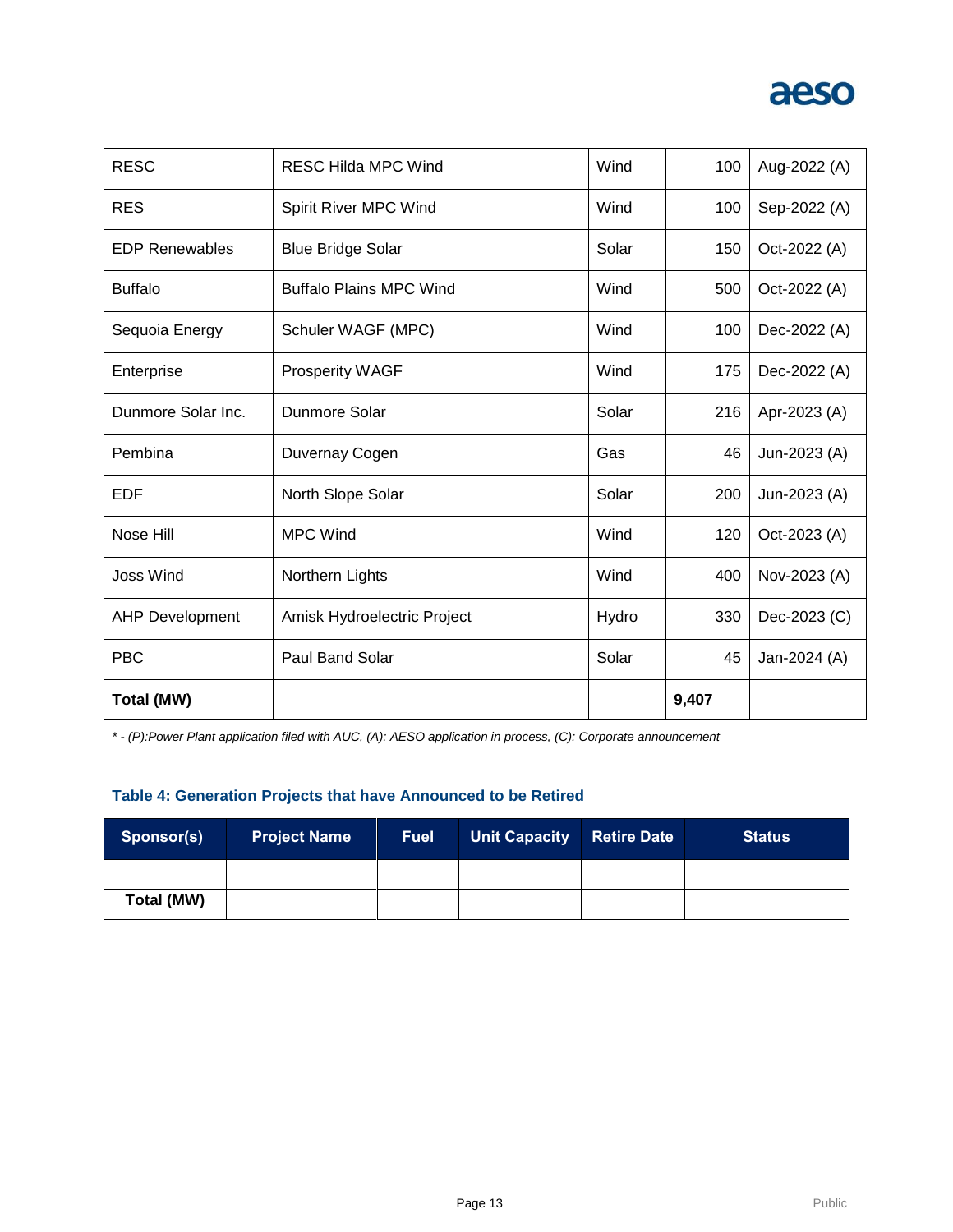# **Long Term Adequacy Report**

May 2020

#### **Federal Coal Compliance Schedule**

In 2012, the federal government approved the *Reduction of Carbon Dioxide Emissions from Coal-fired Generation of Electricity Regulations*. The regulation requires that coal-fired generation units meet a GHG emissions intensity target once it reaches end of life. The AESO has adopted the federal compliance dates as retirement dates to evaluate metrics included in this report. The decision to retire a coal unit could also be impacted by several potential drivers, including the economics of plant operations, contractual agreements, and provincial and federal legislation. Announcements from the government will continue to be assessed as they are released.

| Sponsor(s) | <b>Project Name</b> | <b>Fuel</b> | Unit Capacity | <b>In Service</b><br><b>Date</b> | <b>Federal Compliance</b><br>Date <sup>1</sup> |
|------------|---------------------|-------------|---------------|----------------------------------|------------------------------------------------|
| Heartland  | Battle River 4      | Coal        | 155           | 1975                             | Dec-2025                                       |
| TransAlta  | Sundance 3          | Coal        | 368           | 1976                             | Dec-2026                                       |
| Total (MW) |                     |             | 523           |                                  |                                                |

#### **Table 5: Federal Coal Compliance Schedule**

<sup>1</sup> Federal Compliance Dates are based upon the applicable provisions of the Reduction of Carbon Dioxide Emissions from Coal-fired Generation of Electricity Regulations, as set forth in the Canada Gazette Vol. 146, No.19.

C Phone: 403-539-2450 | Fax: 403-539-2949

Q Calgary Place, 2500, 330-5th Avenue SW Calgary, AB T2P 0L4

l

www.aeso.ca **Otheaeso**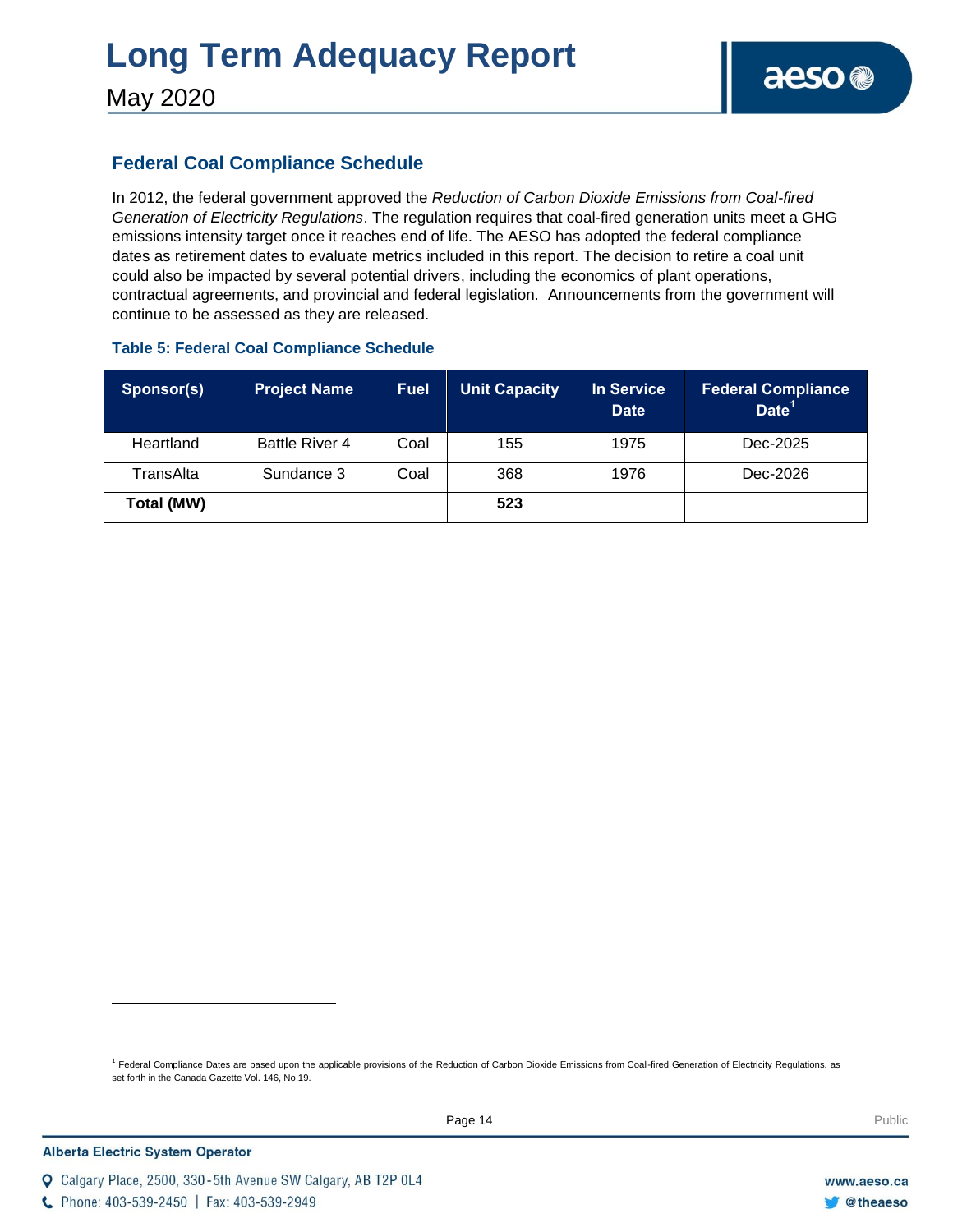# **Long Term Adequacy Report**

May 2020

### **Reserve Margin Metric**

The Reserve Margin Metric, shown in Figure 1, presents a comparison of generation supply and demand in Alberta. It is a calculation of the firm generation capacity at the time of system peak that is in excess of the system annual peak demand, expressed as a percentage of the system peak. Information on the annual peak demand within the reserve margin can be found on the AESO's [Forecasting](https://www.aeso.ca/grid/forecasting) web page. Firm generation is defined as installed and future generation capacity, adjusting for seasonal hydro capacity and behind-the-fence demand and generation, and excludes wind and solar capacity. Three forecast reserve margins are presented, each with different future supply additions. The supply additions correspond to the stage of the generation projects in the New Generation Projects and Retirements Metric. The metric is graphed with and without intertie capacity in one reserve margin since full import capability may not always be available at the time of system peak demand.



#### **Figure 1: Alberta Interconnected Electric System (AIES) Reserve Margin, 2010 – 2024**

**Enter Football Page 15** Public Public Public Public Public Public Public Public Public Public Public Public Public Public Public Public Public Public Public Public Public Public Public Public Public Public Public Public P

#### **Alberta Electric System Operator**

C Phone: 403-539-2450 | Fax: 403-539-2949

Calgary Place, 2500, 330-5th Avenue SW Calgary, AB T2P 0L4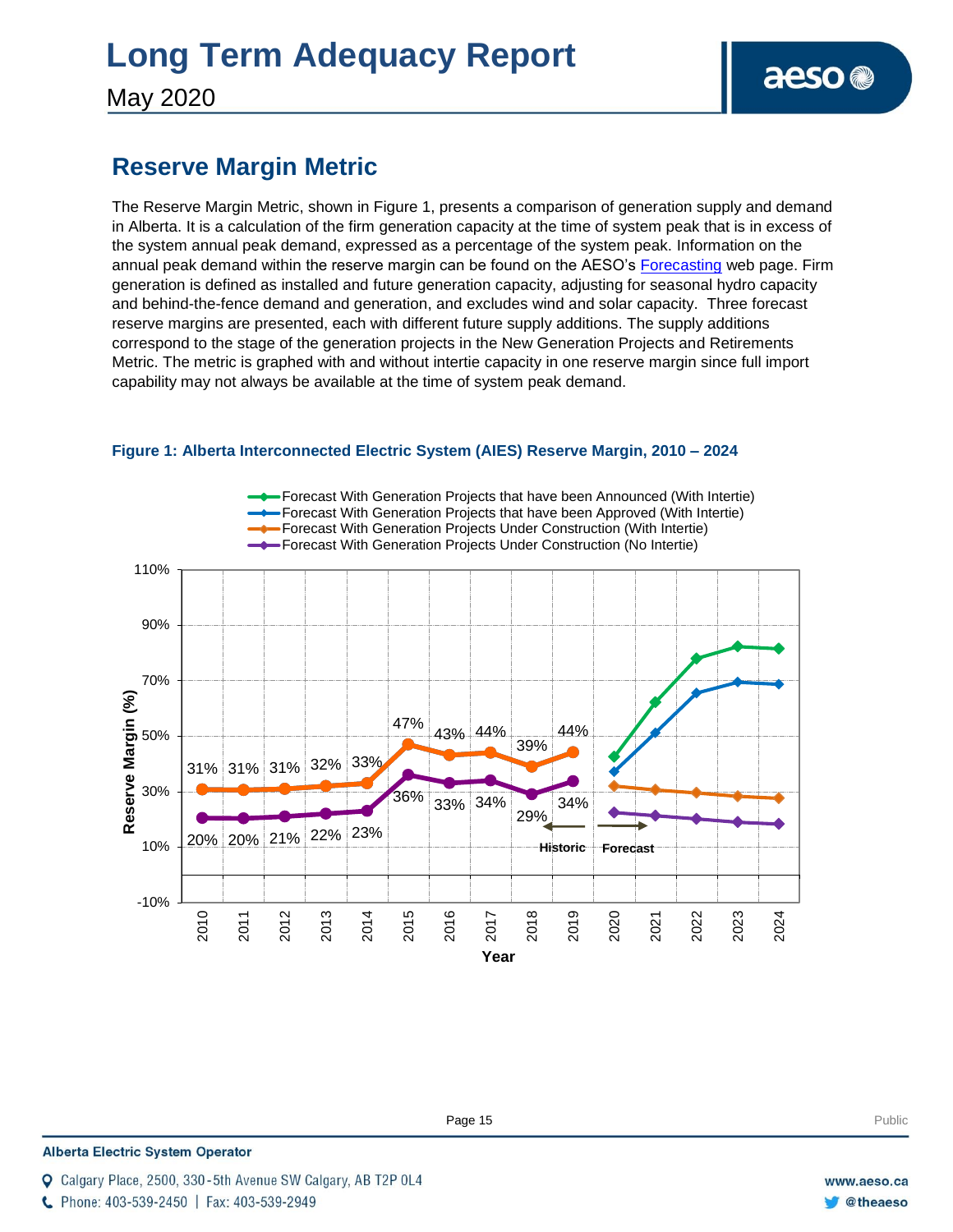

### **Supply Cushion Metric**

The Supply Cushion Metric provides visibility of the Alberta Interconnected Electric System's ability to meet peak demand on a daily basis. The supply cushion is the difference between the daily available firm supply minus daily peak demand. Only existing generation and generation under construction are used within the metric. The supply cushion refines the reserve margin calculation by using daily system peak rather than annual and incorporates planned outages. Figure 2 presents the estimated daily supply cushion for the next two years. Figure 3 presents daily peak demand and firm supply by fuel type, as well as interties, wind and solar which are not included in the supply cushion calculation due to the intermittent or uncertain nature of the supply. When the supply cushion is negative in Figure 2, there is an increased level of reliance on interties and wind, as indicated in Figure 3.



**Figure 2: Alberta Interconnected Electric System (AIES) Daily Supply Cushion, May 1, 2020 to April 30, 2022**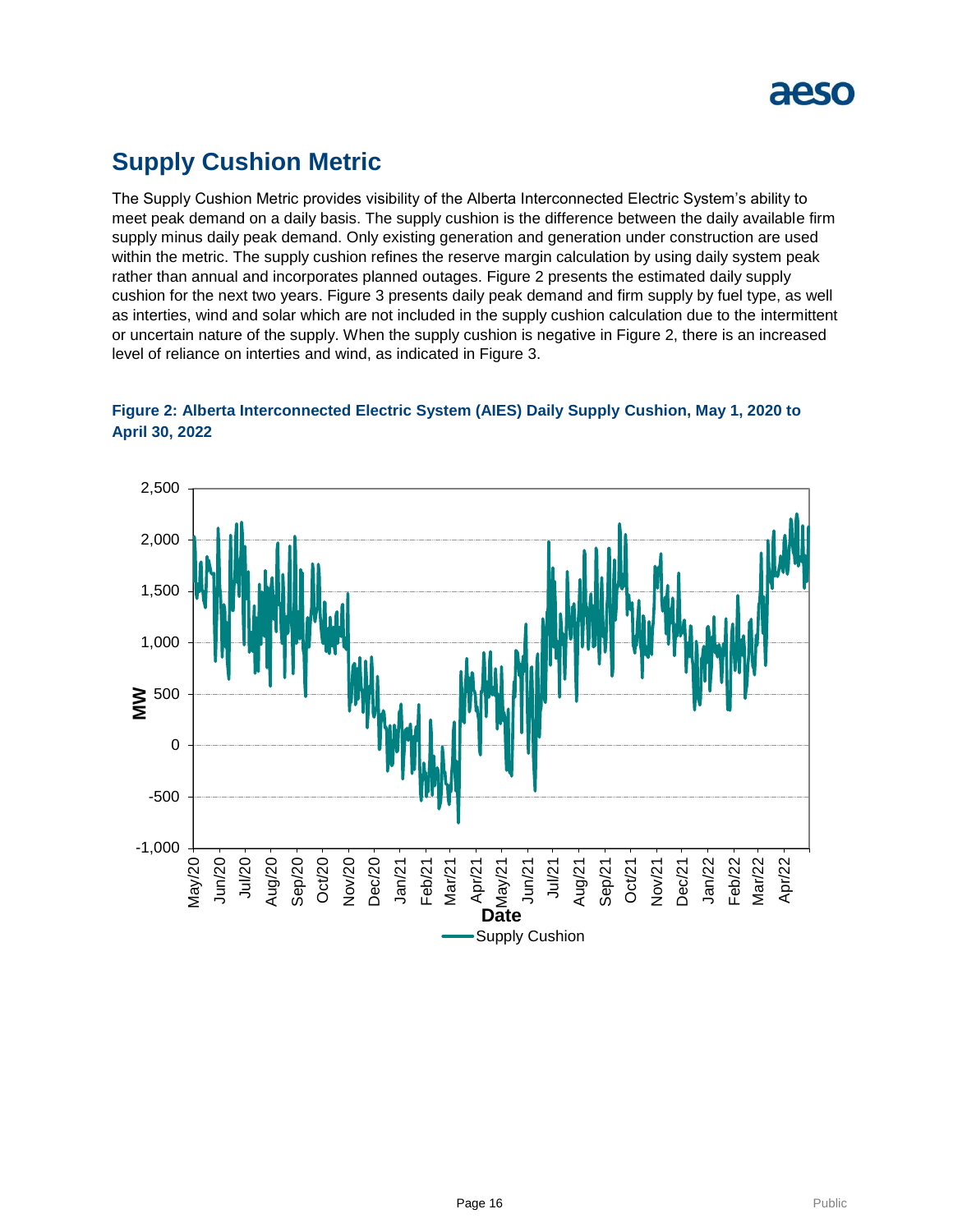

#### **Figure 3: Alberta Interconnected Electric System (AIES) Daily Peak Demand and Available Supply, May 1, 2020 to Apr 30, 2022**

Outage information as of Apr 16th, 2020